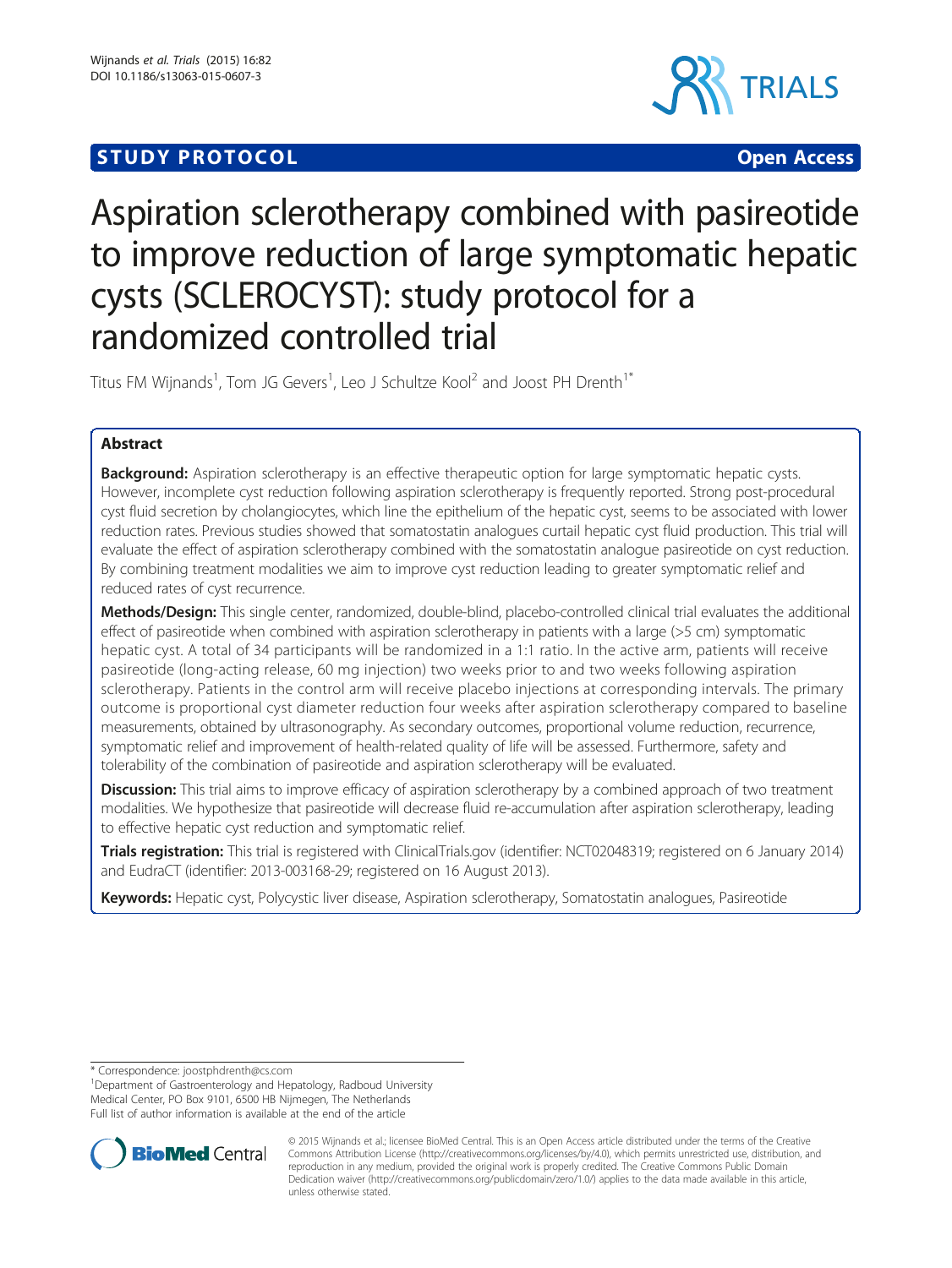# Background

Hepatic cysts are fluid-filled cavities originating from congenital malformations of biliary duct cells. Isolated cysts occur at a prevalence of 2.5 to 18%, while polycystic liver disease (PLD) is infrequent [\[1](#page-6-0)-[4](#page-6-0)]. Large or multiple hepatic cysts may cause symptomatic disease. Massrelated symptoms include abdominal distension, pain, postprandial fullness, nausea and dyspnea, collectively leading to a compromised health-related quality of life [[5,6](#page-6-0)]. Treatment should be considered in all symptomatic patients [[4,7\]](#page-6-0). Aspiration sclerotherapy (AS) is a minimally invasive procedure indicated for both solitary and dominant hepatic cysts in PLD. AS includes percutaneous drainage of cyst fluid with subsequent intracystic instillation of a sclerosing agent (such as ethanol or tetracycline) aiming to destroy the inner cystic lining of cholangiocytes [[8](#page-6-0),[9](#page-6-0)]. However, the efficacy of AS is limited due to direct fluid re-accumulation following treatment [\[10](#page-6-0)]. Although reaccumulation is transient, strong fluid secretion is associated with lower efficacy rates leading to failure of symptom relief and the necessity to re-intervene [\[7,10,11](#page-6-0)].

Somatostatin analogues inhibit cyst fluid production [[12\]](#page-6-0). Several randomized clinical trials demonstrated that somatostatin analogues (octreotide and lanreotide) decrease polycystic liver volume [\[13](#page-6-0)-[15](#page-6-0)]. Pasireotide (SOM230) is a more potent somatostatin analogue compared to conventional somatostatin analogues as it has a broader binding profile and stronger affinity to its receptors [[16](#page-6-0),[17](#page-6-0)]. We hypothesize that pasireotide administration reduces fluid re-accumulation following AS and therefore increases diameter reduction. We expect that inhibited re-accumulation results in effective symptomatic relief and reduced recurrence rates. To this end, we have designed a randomized, double-blind, placebocontrolled clinical trial to evaluate clinical efficacy of AS combined with pasireotide.

# Methods/Design

# Study aim

The primary objective of the SCLEROCYST trial is to evaluate the combined effect of AS and pasireotide on cyst diameter reduction. Secondary objectives are to determine symptomatic relief and cyst recurrence.

# Hypothesis

We hypothesize that administrating pasireotide curtails fluid re-accumulation following AS and thereby increases cyst diameter reduction.

# Study design and setting

The SCLEROCYST trial is a randomized, double-blind, placebo-controlled clinical trial. This single-center study is performed at the Radboud University Medical Center, Nijmegen, the Netherlands. Trial duration will be 30 weeks,

consisting of a screening period of four weeks and a treatment period of 26 weeks (Figure [1\)](#page-2-0).

# Randomization and treatment allocation

A total of 34 patients will be randomized in a 1:1 ratio to receive either pasireotide or placebo. All patients will be subjected to AS. Randomization will be performed using block randomization with a block size of four. Included patients will be assigned a randomization number, corresponding to a treatment arm, concealed in a closed envelope. Access to treatment allocation will be restricted to research nurses who prepare and administer the injections. Both patients and treatment allocators will be unaware of the allocated treatment.

# Study population

All patients who are diagnosed with a symptomatic, hepatic cyst that meet the following eligibility criteria will be suitable for participation in this study.

#### Inclusion criteria

The inclusion criteria for this study are as follows:

- 1. Aged between 18 and 70 years,
- 2. Indication for treatment with AS, made upon diagnosis of a symptomatic, simple hepatic cyst exceeding 5 cm in diameter,
- 3. The treated hepatic cyst must be solitary or dominant by nature; a dominant hepatic cyst is the largest cyst surrounded by multiple smaller cysts in patients with PLD and
- 4. Provision of informed consent to participate.

# Exclusion criteria

The aspiration sclerotherapy-related exclusion criteria are as follows:

- 1. Suspicion of a complicated hepatic cyst (active cyst hemorrhage, rupture, or infection),
- 2. Coagulopathy (international normalized ratio (INR) >2 or platelet count <80  $\times$  10<sup>9</sup>/l) or
- 3. Severe co-morbidity contraindicating anesthesia (ASA 4 classification).

The pasireotide treatment-related exclusion criteria are as follows:

- 1. Known long QT syndrome and/or corrected QT interval (QTc) at screening >470 ms;
- 2. Family history of long QT syndrome or idiopathic sudden death;
- 3. Uncontrolled or significant cardiac disease including a recent myocardial infarction, congestive heart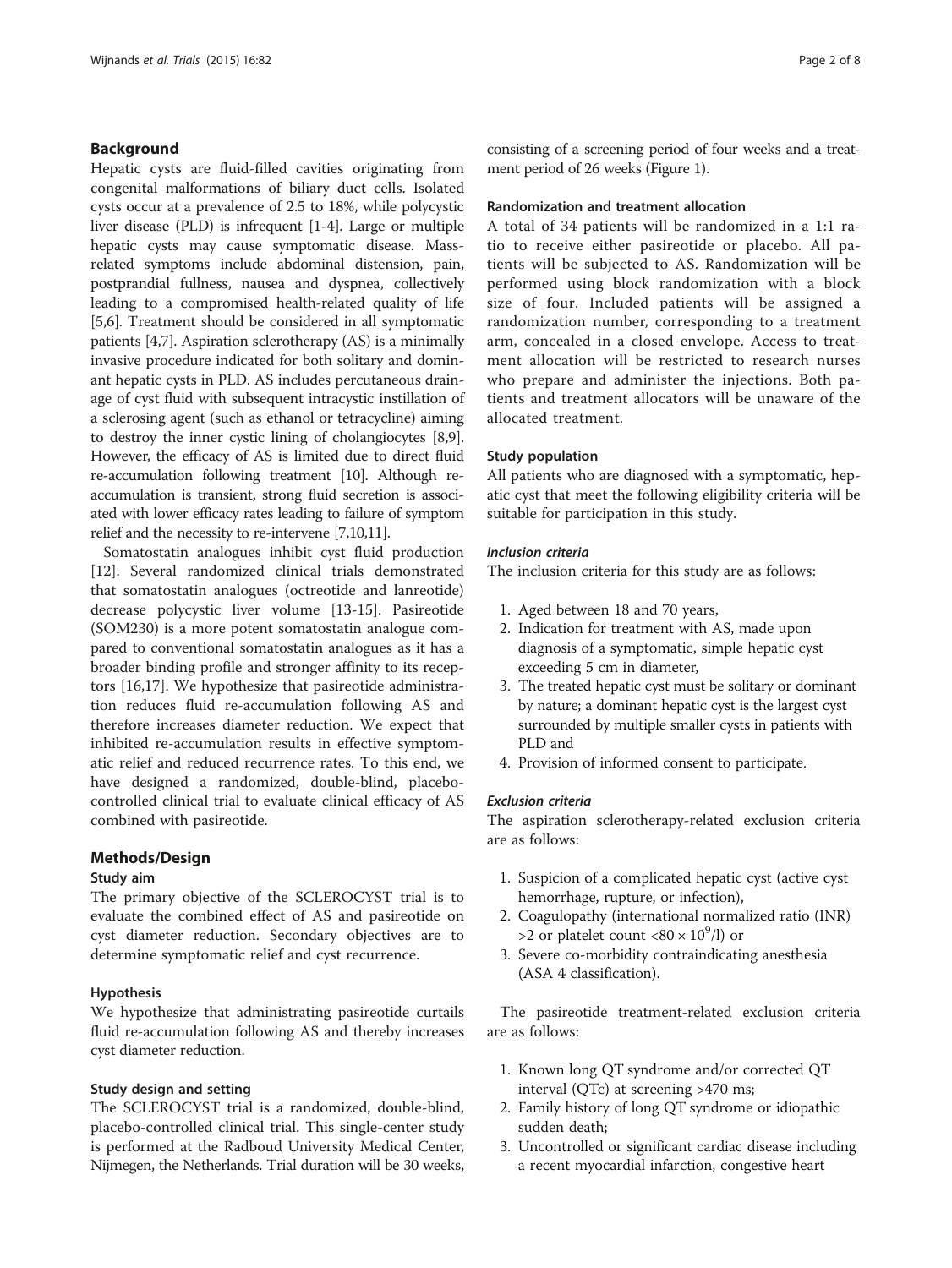<span id="page-2-0"></span>

failure, unstable angina or sustained and/or clinically significant cardiac arrhythmias;

- 4. Risk factors for torsades de pointes: hypokalemia, hypomagnesemia, hypocalcaemia, clinically significant bradycardia or high grade atrioventricular block;
- 5. Concomitant disease that could prolong QT interval such as autonomic neuropathy, HIV, cirrhosis, uncontrolled hypothyroidism or cardiac failure;
- 6. Use of anti-arrhythmic medicinal products or other substances known to lead to QT interval prolongation;
- 7. Symptomatic cholecystolithiasis;
- 8. Uncontrolled diabetes, defined as glycated hemoglobin (HbA1C) level >64 mmol/ml despite adequate therapy;
- 9. Moderate to severe hepatic impairment defined by a Child-Pugh classification of more than six points;
- 10.History of acute pancreatitis;
- 11.Hypersensitivity to somatostatin analogues or any component of pasireotide or
- 12.Non-malignant medical illnesses that are uncontrolled or whose control may be jeopardized by the treatment with the study therapy.

Further exclusion criteria are as follows:

- 1. Pregnant or nursing women,
- 2. Use of oral contraception or estrogen supplementation,
- 3. Intervention (aspiration with or without sclerotherapy or surgical intervention) within six months prior to baseline,
- 4. Treatment with somatostatin analogues within six months prior to baseline or

5. Any current or prior medical condition that may interfere with the conduct of the study or the evaluation of its results in the opinion of the investigator.

# Trial treatments

# Aspiration sclerotherapy

All included patients will undergo AS of a single hepatic cyst following standard of care. This single session procedure will be performed by one of our five interventional radiologists, experienced in performing AS. Patients will be admitted the day of AS and will receive intravenous antibiotic prophylaxis (cefazolin 1,000 mg (Eurocept, Ankeveen, the Netherlands) or clindamycin 600 mg (Sandoz, Holzkirchen, Germany) as an alternative in case of allergies). The procedure will be carried out with conscious sedation. Briefly, the cyst will be localized by ultrasonography. Following disinfection and local anaesthesia of the skin, a 5 French pigtail catheter (Cook Medical, Bloomington, United States of America) attached to a three-way tap will be inserted in the hepatic cyst to perform complete fluid evacuation (aspiration). Cyst leakage or communication with vessels or bile ducts will be examined by instillation of contrast medium (Iomeron 300, Bracco Imaging, Konstanz, Germany, up to 20 ml) into the cyst cavity. Contrast medium will then be aspirated from the cyst followed by an injection of 100% ethanol (sclerotherapy). The amount of instilled ethanol consists of 10% of the aspirated cyst volume (up to a maximum of 50 ml). After 10 minutes, ethanol is aspirated and the drain will be removed.

# Pasireotide

Subjects in the active treatment arm will receive two intragluteal injections of 60 mg pasireotide (SOM230,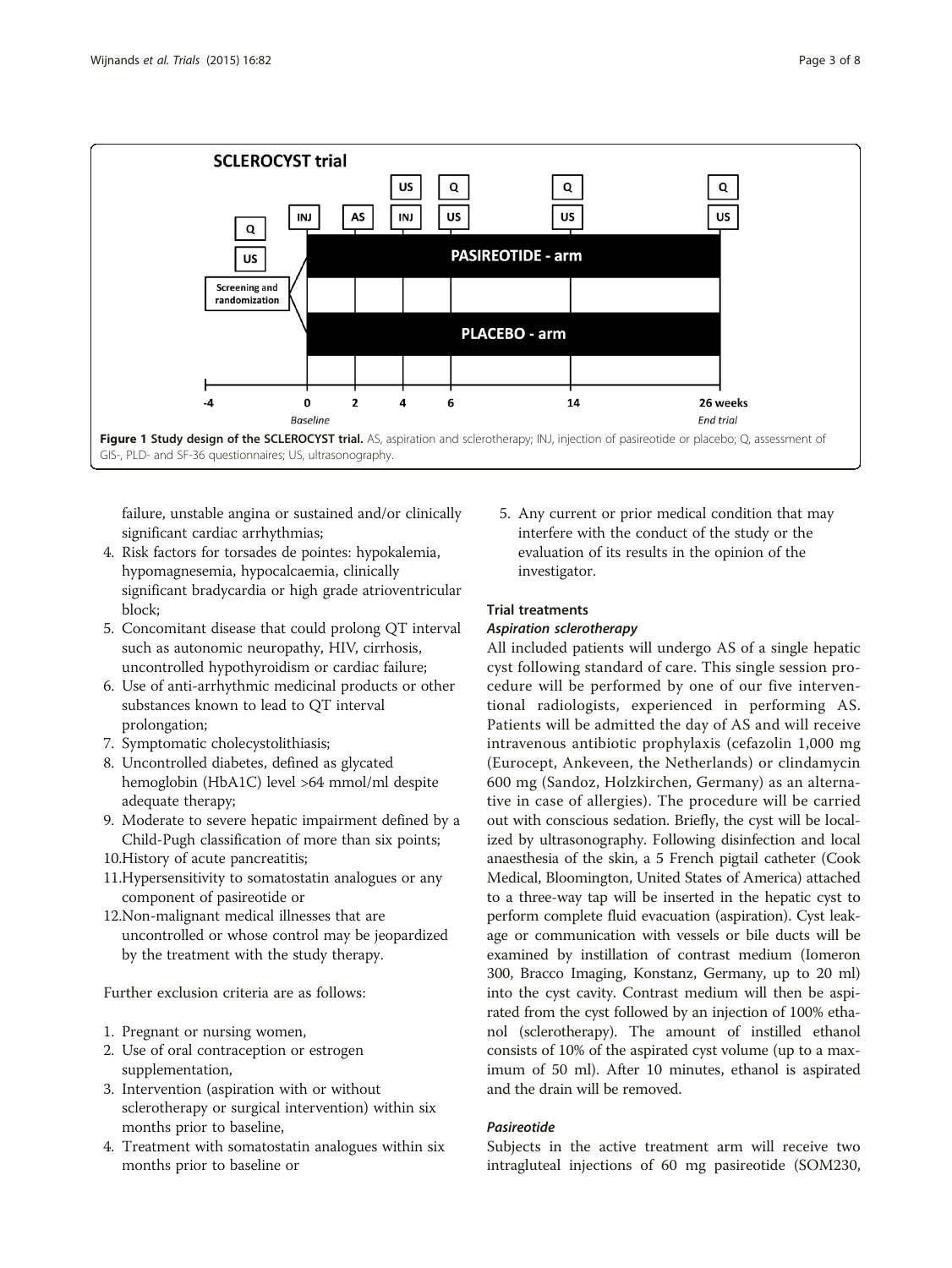Novartis, Basel, Switzerland) long-acting release (LAR). The first injection will be administered two weeks prior to AS, the second injection will be administered two weeks following AS. Pasireotide LAR, powder for suspension for injection, is a one-month depot microparticle formulation for intramuscular administration. No dose adjustment is required for race, age, gender, body weight, mild hepatic impairment or renal impairment. The most common adverse events are gastrointestinal by nature and include mild diarrhea, nausea and abdominal pain [\[18\]](#page-6-0). These events are more frequent in the first days after treatment initiation and mitigate within time. Moreover, transient hyperglycemia, local injection site skin reactions and headaches are common side effects of pasireotide [[18](#page-6-0),[19](#page-6-0)]. Previous studies have indicated that pasireotide may prolong the QT interval [\[20](#page-6-0)]. Therefore, patients with a prolonged QTc at screening (>470 ms) are not eligible to participate in this study. Known long-term side effects, such as development of gallstones, are not expected in this study given the limited number of injections.

#### Placebo

Patients in the placebo arm will receive two intragluteal injections of 2 ml sodium chloride solution 0.9% (Fresenius Kabi, Hesse, Germany). The first injection will be administered two weeks prior to AS and the second injection will be administered two weeks following AS.

#### Study endpoints

#### Primary outcome

The primary outcome of the SCLEROCYST trial is the mean proportional change (%) in cyst diameter of the treated hepatic cyst four weeks after AS, as measured by ultrasound.

#### Secondary outcome

Secondary outcomes are mean proportional change (%) in cyst diameter two, 12 and 24 weeks after AS. Moreover, proportional change (%) in volume, absolute diameter reduction (cm) and rate of cyst recurrence (>80% of original diameter) at follow-up visits will be assessed. In addition, symptoms and health-related quality of life will be measured at baseline, four, 12 and 24 weeks after AS. Finally, any complications or adverse events reported during procedure or follow-up visits will be recorded.

# Ultrasound measurements

The blinded primary investigator will perform cyst diameter measurements by ultrasonography. The treated hepatic cyst will be visualized in two planes to measure each maximal orthogonal diameter (craniocaudal, anteroposterior and mediolateral) three times. As a secondary endpoint, cyst volume will be estimated by multiplying

the maximum of each orthogonal diameter by 0.523 [[10\]](#page-6-0). The measurement will be performed using a 3.5 MHz convex transducer (Acuson X150™, Siemens Healthcare, Erlangen, Germany). A blinded independent investigator will repeat all measurements. Both investigators are trained and experienced in measuring hepatic cyst diameter.

#### Patient-reported outcome measures

Abdominal symptoms and health-related quality of life will be assessed at screening and during follow-up visits. The standardized gastrointestinal symptom questionnaire (GIS) assesses 11 abdominal symptoms using a seven-point Likert scale ranging from 0 ('none') to six ('severe') [[21\]](#page-6-0). The Medical Outcomes Study 36-item short-form health survey (SF-36) will be completed to evaluate health-related quality of life [\[22\]](#page-6-0). This generic questionnaire assesses health-related quality of life in eight different domain scores and two summarizing (physical and mental) component scores. Additionally, a disease-specific questionnaire for PLD in development (PLD-Q, Radboud University Medical Center, Nijmegen) that assesses frequency and discomfort of 16 PLDrelated symptoms over a timeframe of one month, will be completed by all subjects in order to validate this instrument in patients treated for large symptomatic hepatic cysts.

# Study procedures

This study consists of seven visits including one screening visit, three treatment visits and three follow-up visits.

Screening visit (within four weeks prior to starting the trial) Potential subjects with an indication for AS will be asked to participate. Informed consent will be obtained from all participants. Upon providing informed consent, each subject will be screened for eligibility during a separate screening visit performed within 28 days prior to the start of the trial. During this screening visit the following assessments will be made:

- 1. obtain written informed consent;
- 2. extensive medical history and physical examination;
- 3. laboratory markers: potassium, calcium, magnesium, estimated glomerular filtration rate calculated by the Modification of Diet in Renal Diseases (MDRD) formula, platelets, INR, alanine aminotransferase (ALT), aspartate aminotransferase (AST), alkaline phosphatase (ALP), gamma-glutamyl transpeptidase (GGT), total bilirubin (TB), albumin and fasting blood sugar (FBS);
- 4. urine pregnancy test in female patients with childbearing potential;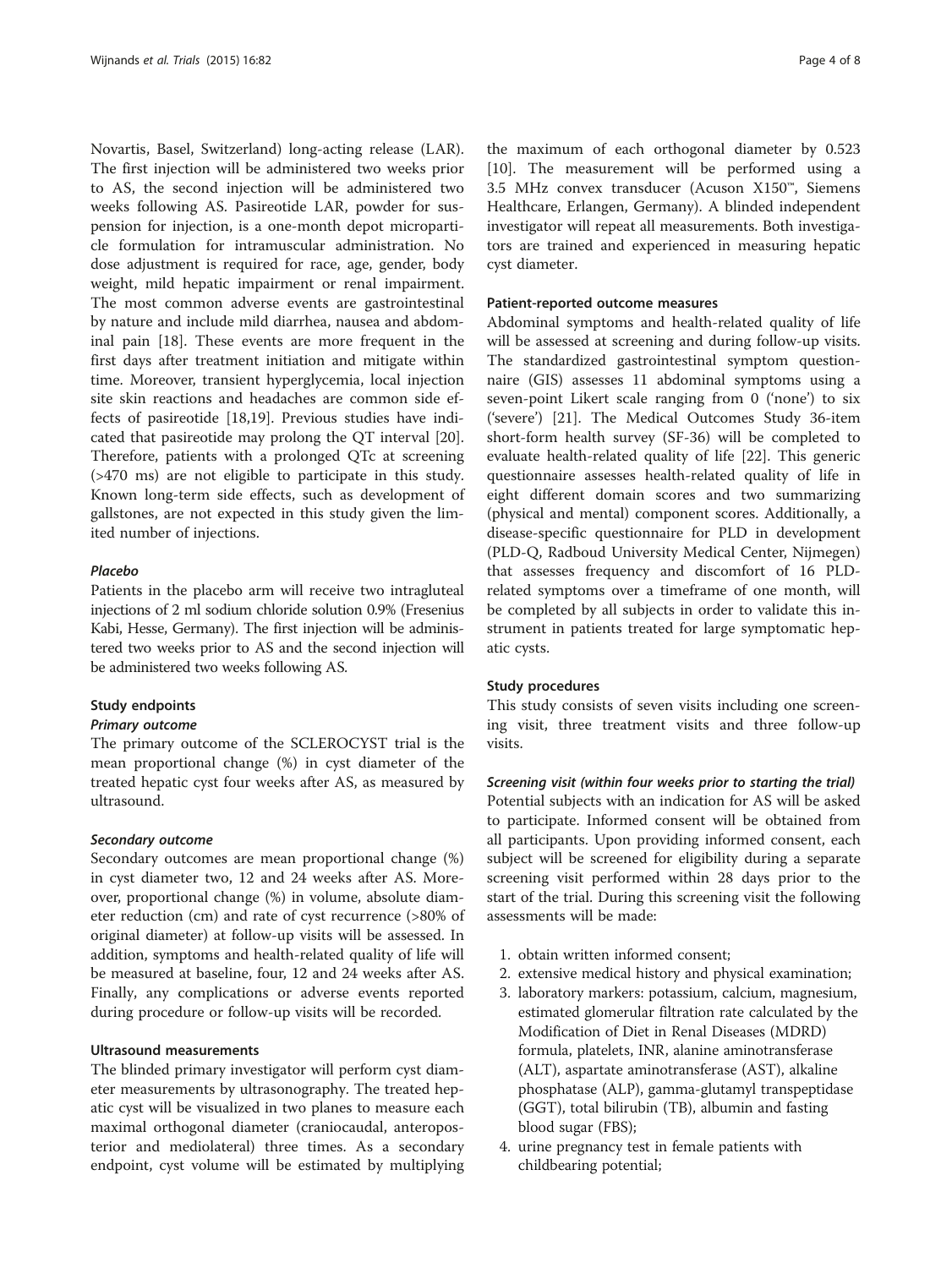- 5. electrocardiogram: frequency, QTc and atrioventricular conduction;
- 6. ultrasonography: cyst diameter and volume measurement and
- 7. questionnaires: GIS-, PLD- and SF-36 questionnaire.

# First injection (week 0)

The first injection will be administered 14 days prior to AS and indicates the start of this trial. Patients in the treatment arm will receive the first injection of pasireotide LAR 60 mg, while patients in the placebo arm will receive an injection of the sodium chloride solution. The injections will be administered by an independent unblinded health professional who is not involved in the design, execution or analysis of the trial.

# Aspiration sclerotherapy (week two)

Patients will be admitted the day of AS. Prior to the intervention, adverse events in the previous two weeks will be assessed. Moreover, blood will be drawn to evaluate safety laboratory markers (potassium, magnesium, FBS, ALT, AST, TB and amylase). AS will be performed following standard procedure in both arms. Aspirated cyst fluid will be stored in our laboratory for future analyses.

#### Second injection (week four)

Two weeks following AS (four weeks following the first injection) the patient will visit the outpatient clinic to receive the second injection. Cyst diameter will be assessed. All adverse events will be documented and blood will be obtained. If the following laboratory parameter levels are found, the second injection will not be administered:

- 1. FBS >9.9 mmol/l;
- 2. AST or ALT  $>5 \times$  upper limit of normal (ULN);
- 3. AST or ALT  $>3 \times$  ULN with TB  $>2 \times$  ULN or
- 4. amylase  $>10 \times$  ULN.

If the parameters fall within the margin of safety, the second injection will be administered.

#### Follow-up visits (week six, 14 and 26)

Three follow-up visits will be planned at six, 14 and 26 weeks following the first injection (four, 12 and 24 weeks following AS). The researcher will document adverse events and blood will be drawn to assess safety laboratory markers (FBS, ALT, AST, ALP and GGT). The diameter of the treated cyst will be captured and cyst volume will be calculated. The primary endpoint of this study, mean proportional change (%) in cyst diameter at four weeks after AS, will be obtained during the first follow-up visit. Furthermore, abdominal symptoms

and health-related quality of life will be measured using the GIS-, PLD- and SF-36 questionnaires.

#### Study withdrawal

Subjects can withdraw informed consent and leave the study at any time. The investigator will withdraw a subject from the study for any of the following reasons: pregnancy, consistent failure to adhere to protocol requirements, unacceptable toxicity of study medication, surgical interventions during the study or any other reason if in the best interest of the patient. All data generated up to the time of discontinuation from the study will be analyzed and the reason(s) for discontinuation will be recorded.

#### Sample size considerations

Recent data showed that patients treated by AS have a mean diameter reduction of  $29.7 \pm 19.76$ % after four weeks [\[23](#page-6-0)]. By adding pasireotide, we want to establish a decrease in cyst diameter of 50% after four weeks. A sample size of 15 patients per arm, leading to a total of 30 patients, is required to be able to obtain a significant difference between the two groups (power: 80%; α: 0.05). Taking into account the possibility of 10% protocol violators and/or dropouts, we aim to include 17 subjects per arm, giving a total of 34 patients.

#### Statistical analysis

Intention-to-treat (ITT) analyses will be used for all clinical outcome variables. The ITT sample includes all patients who received at least one dose of study medication. In addition, we will carry out a parallel analysis on the per-protocol treated population. This sample is defined as all patients who have received both injections, AS and all ultrasound measurements. The primary outcome of this study is the proportional (%) change in cyst diameter of the treated hepatic cyst four weeks after AS, as measured by ultrasound. The mean diameter of each orthogonal diameter measured by the blinded primary investigator will be used for analysis. Subsequently, we will calculate a mean diameter from the three mean orthogonal diameters. Proportional change will be calculated by dividing the reduction of mean cyst diameter at four weeks by mean cyst diameter at baseline, multiplied by 100. Depending on distribution, values will be presented as mean  $\pm$  SD or as median  $\pm$  interquartile range. Consequently, differences between the treatment and placebo arm will be calculated using the independent student's t-test or the Mann-Whitney U test, respectively. Absolute reduction and volume reduction will be presented and analyzed similar to data for the primary endpoint. Cyst recurrence will be compared between both groups using Fisher's exact test. The cyst diameter measurements from the second blinded investigator will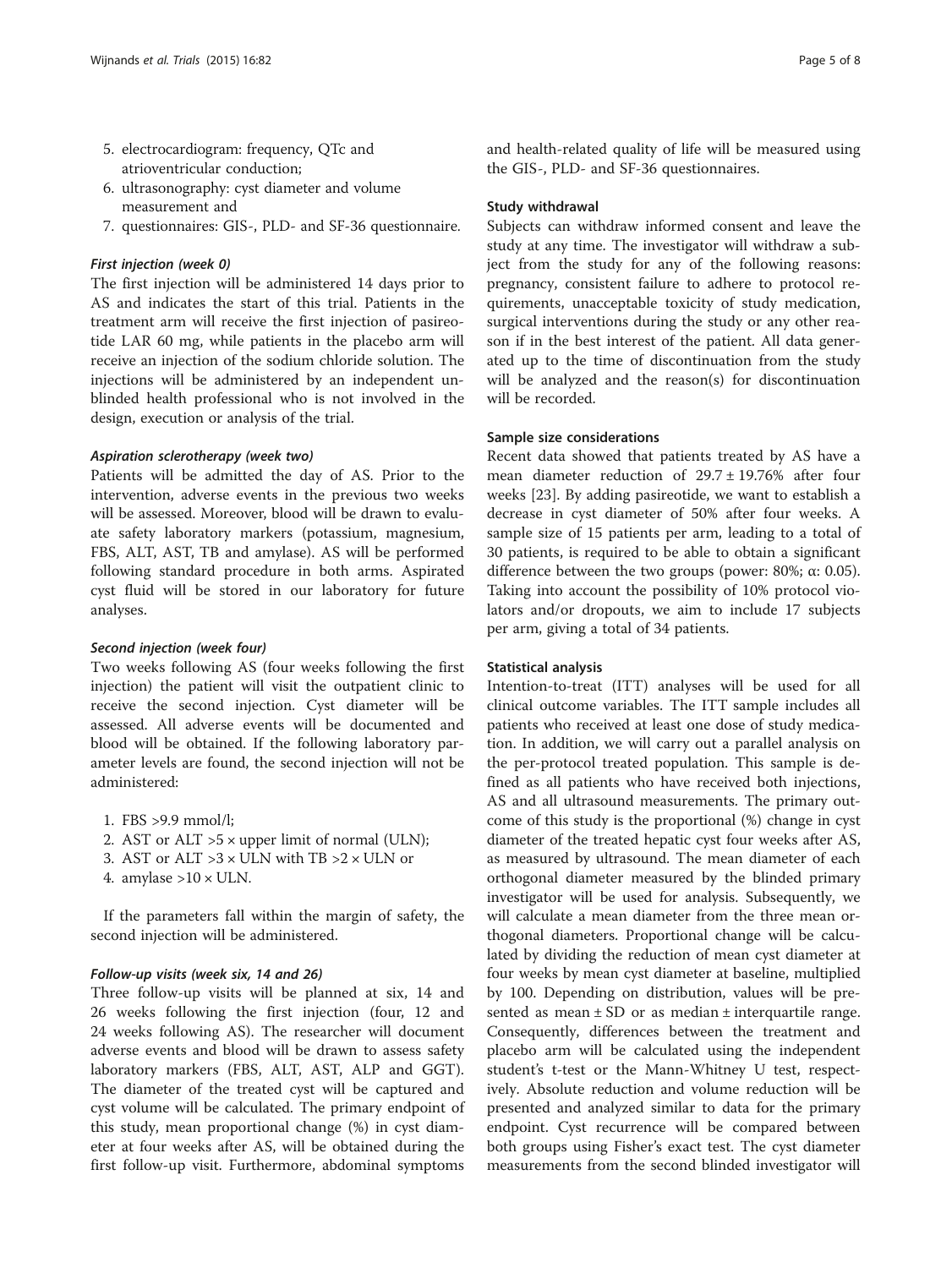be used as a control to evaluate intra- and interobserver variability by performing a Bland-Altman analysis. Symptoms of the GIS-questionnaire will be dichotomized (0 to oneversus two to six) and compared between the treatment and placebo arm using the chi-square test. Healthrelated quality of life domain scores and component scores (SF-36) will be compared between both arms using the Mann-Whitney U test. Frequency tables will be compiled for (serious) adverse events classified according to the standard World Health Organization - Adverse Reaction Terminology (WHO-ART) Body System Dictionary and preferred terms. All statistical analyses will be twosided, with a critical significance level of 5%.

#### Ethical considerations

Ethical approval of the study protocol was given by the Central Committee on Research Involving Human Subjects and by the local accredited Medical Research Ethics Committee of the region Arnhem-Nijmegen, the Netherlands (reference number: 2013/354). This study is to be conducted in accordance with the International Conferences of Harmonization Good Clinical Practice Guidelines, the principles of the Declaration of Helsinki 1964 as modified by the 52nd WMA General Assembly, Edinburgh, Scotland, October 2000 including two notes of clarification on paragraph 29 and 30, and the local national laws governing the conduct of clinical research studies. An independent data and safety monitoring board has been formed to monitor patient safety and treatment efficacy during the trial.

# **Discussion**

The SCLEROCYST trial is designed to evaluate the additional effect of pasireotide on hepatic cyst diameter reduction in patients treated by AS. We hypothesize that complementary pasireotide treatment results in an augmented treatment efficacy. Multiple studies have shown that AS is an effective and safe method to reduce hepatic cyst volume [[7](#page-6-0),[23](#page-6-0),[24](#page-7-0)]. However, cyst reduction is curtailed by fluid re-accumulation following treatment [\[10](#page-6-0)]. Fluid secretion by cyst-lining cholangiocytes is mediated by intracellular 3′-5′-cyclic adenosine monophosphate (cAMP). Increased levels of cAMP lead to activation of cystic fibrosis transmembrane conductance regulator (CFTR). Opening of these chloride channels results in chloride efflux, with a subsequent osmotic gradient facilitating water transport into the cyst cavity [\[17,](#page-6-0)[25](#page-7-0)]. Somatostatin analogues inhibit cAMP by activating the somatostatin receptor (SSTR), and thereby reduce cholangiocyte fluid production [\[12,17,](#page-6-0)[26](#page-7-0)]. Indeed, previous randomized clinical trials showed that both octreotide and lanreotide are capable of reducing cystic liver volume [\[27\]](#page-7-0).

In the context of this study we want to evaluate whether these inhibitory mechanisms of somatostatin analogues can halt cyst fluid re-accumulation following AS. We have chosen to apply the multi-receptortargeted, long-acting somatostatin analogue pasireotide (SOM230) [[16](#page-6-0)]. This cyclohexapeptide has a high binding affinity to SSTR 1, 2, 3 and 5 which are all expressed on cholangiocytes [\[12\]](#page-6-0). Compared to conventional somatostatin analogues, pasireotide has a broader binding profile and a higher affinity to SSTR 1, 3 and 5. In a polycystic kidney disease rodent model pasireotide decreased intracellular cAMP, cholangiocyte proliferation and expansion of hepatic cysts more effectively than octreotide [[17\]](#page-6-0). Pasireotide is approved in the European Union and United States for the treatment of Cushing's disease, and is currently being investigated for treatment of other diseases such as acromegaly and neuroendocrine tumors. Two formulations of pasireotide are available: an immediate release and a one-month depot formulation. To ensure adequate pasireotide levels and optimize patient adherence, we have chosen to administer the LAR formulation of pasireotide. A previous pharmacokinetic study of pasireotide LAR in healthy volunteers showed that pasireotide levels reached a peak  $(t_{\text{max}})$ around 20 days following administration [\[18\]](#page-6-0). Therefore, to secure adequate levels subsequent to AS, a first injection will be administered two weeks prior to AS, followed by a second injection two weeks following AS.

The strength of this study is its design: a randomized, double-blind, placebo-controlled trial. This will minimize confounding of results. Further, this study is powered on a clinical relevant difference of 50% in the pasireotide arm compared to the expected 30% cyst diameter reduction in the control arm. We believe that a statistical significant finding will have direct implications for future AS treatment. Smaller differences between arms will not be detected in view of power issues. Nevertheless, given the additional costs and potential side effects of pasireotide, we believe that a strong improvement over conventional AS is needed to justify the implementation of this combination treatment. Finally, with this study we hope to achieve a better understanding in the pathological mechanisms behind hepatic cyst development and fluid reaccumulation following AS.

This study has several limitations. First, the effect of treatment will be measured by ultrasonography. Since we will perform cyst measurements within short intervals we have selected ultrasonography as the most appropriate imaging modality to avoid exposure to radiation (from computed tomography scans) and high costs (from magnetic resonance imaging). However, ultrasound measurements are operator-dependent and are therefore susceptible to bias. To minimize biased results, we have added several safety measures. All measurements will be performed according to standard operating procedures and will be executed in triplicate. Moreover,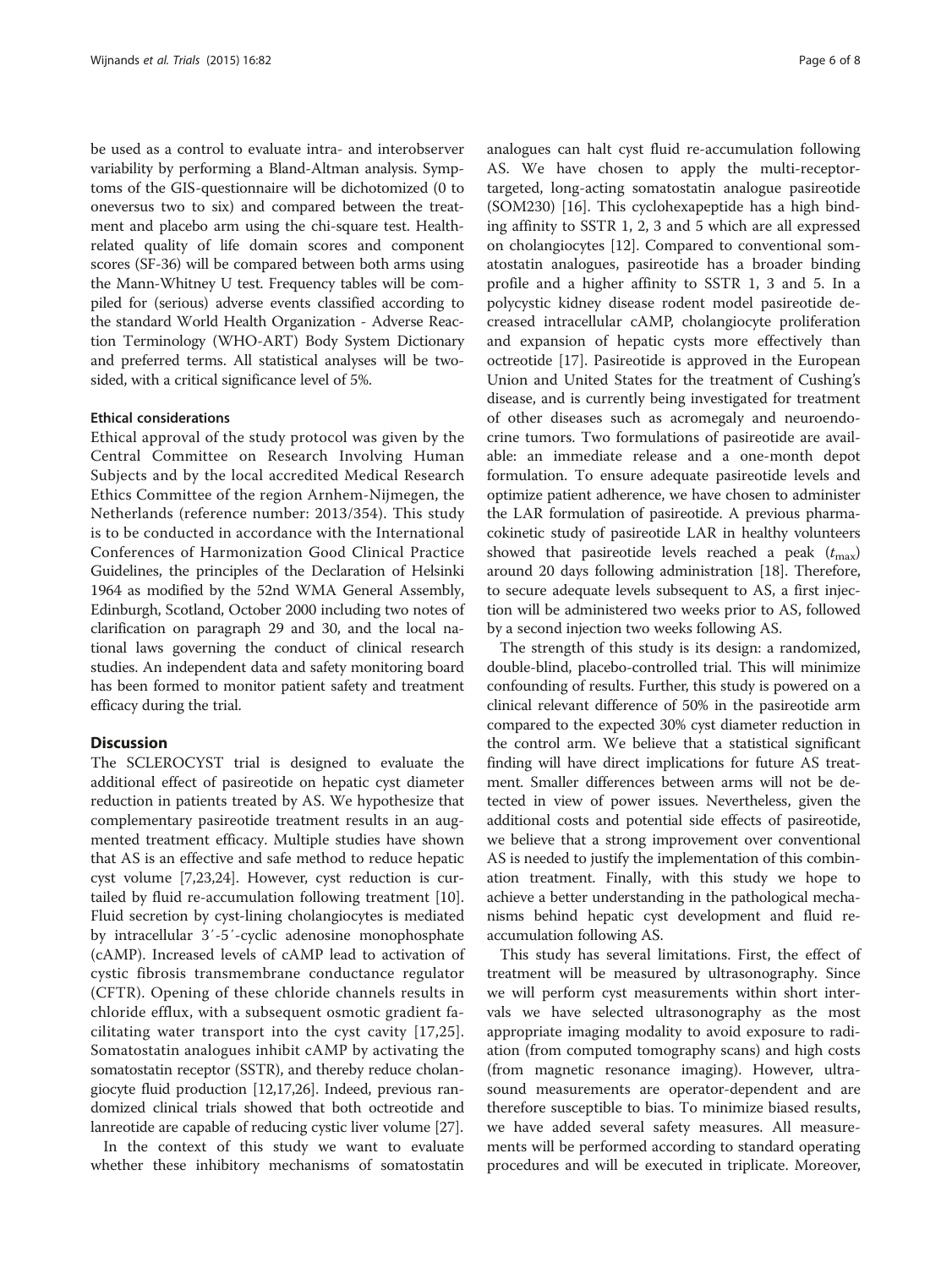<span id="page-6-0"></span>all measurements will be performed by the same investigator who is blinded for treatment allocation. In addition, a second, blinded independent investigator will repeat all measurements. Second, in this study sclerotherapy will be performed with 100% ethanol. Multiple sclerosing agents are in use for AS ranging from ethanol to tetracycline antibiotics, polidocanol, ethanolamine oleate or hypertonic saline [8[,28-32\]](#page-7-0). This might limit the generalization of our findings. On the other hand, ethanol is cheap, widely available and the clinical experience with this agent is large. Finally, AS will be performed by a number of interventional radiologists, theoretically introducing performance bias. Nevertheless, AS is a protocol procedure and large differences in treatment outcome between interventional radiologists are not to be expected.

To summarize, the SCLEROCYST trial is designed to evaluate the additional effect of a somatostatin analogue combined with AS. We aim to reduce fluid reaccumulation following treatment leading to increased cyst diameter reduction and symptomatic relief.

# Trial status

The trial is currently ongoing. Recruitment and inclusion of patients started in April 2014.

#### Abbreviations

ALT: Alanine aminotransferase; ALP: Alkaline phosphatase; AS: Aspiration sclerotherapy; AST: Aspartate aminotransferase; cAMP: 3′-5′-cyclic adenosine monophosphate; CFTR: Cystic fibrosis transmembrane conductance regulator; FBS: Fasting blood sugar; GGT: Gamma-glutamyl transpeptidase; GIS: Gastrointestinal symptoms questionnaire; INR: International normalized ratio; LAR: Long-acting release; MDRD: Modification of diet in renal diseases; PLD: Polycystic liver disease; PLD-Q: Polycystic liver disease questionnaire; SF-36: Short form 36 health survey; SSTR: Somatostatin receptor; TB: Total bilirubin; QTc: Corrected QT interval.

#### Competing interests

The SCLEROCYST trial is an investigator-initiated trial. The authors declare that they have no competing interests.

#### Authors' contributions

TW carries out the trial, participated in the design and coordination of the study and drafted the first version of this manuscript. TG participated in the design and coordination of this study. LK participated in the design of this study and gave important intellectual input. JD conceived the study and participated in its design and coordination. All authors read and approved the final manuscript.

#### Acknowledgements

The authors would like to thank Marten Lantinga for his comments on the manuscript. Funding and study medication is supported by Novartis. Novartis had no role in the design and conduct of the study or in the writing and submission of the manuscript.

#### Author details

<sup>1</sup>Department of Gastroenterology and Hepatology, Radboud University Medical Center, PO Box 9101, 6500 HB Nijmegen, The Netherlands. <sup>2</sup>Department of Radiology, Radboud University Medical Center, PO Box 9101, 6500 HB Nijmegen, The Netherlands.

#### Received: 7 August 2014 Accepted: 12 February 2015 Published online: 07 March 2015

#### References

- 1. Gaines PA, Sampson MA. The prevalence and characterization of simple hepatic cysts by ultrasound examination. Br J Radiol. 1989;62:335–7.
- Larssen TB, Rorvik J, Hoff SR, Horn A, Rosendahl K. The occurrence of asymptomatic and symptomatic simple hepatic cysts. A prospective, hospital-based study. Clin Radiol. 2005;60:1026–9.
- 3. Carrim ZI, Murchison JT. The prevalence of simple renal and hepatic cysts detected by spiral computed tomography. Clin Radiol. 2003;58:626–9.
- 4. Everson GT, Taylor MR, Doctor RB. Polycystic disease of the liver. Hepatology. 2004;40:774–82.
- 5. Gevers TJ, Drenth JP. Diagnosis and management of polycystic liver disease. Nat Rev Gastroenterol Hepatol. 2013;10:101–8.
- 6. Wijnands TF, Neijenhuis MK, Kievit W, Nevens F, Hogan MC, Torres VE, et al. Evaluating health-related quality of life in patients with polycystic liver disease and determining the impact of symptoms and liver volume. Liver Int. 2014;34:1578–83.
- 7. Drenth JP, Chrispijn M, Nagorney DM, Kamath PS, Torres VE. Medical and surgical treatment options for polycystic liver disease. Hepatology. 2010;52:2223–30.
- 8. Bean WJ, Rodan BA. Hepatic cysts: treatment with alcohol. AJR Am J Roentgenol. 1985;144:237–41.
- 9. Goldstein HM, Carlyle DR, Nelson RS. Treatment of symptomatic hepatic cyst by percutaneous instillation of Pantopaque. AJR Am J Roentgenol. 1976;127:850–3.
- 10. Larssen TB, Rosendahl K, Horn A, Jensen DK, Rorvik J. Single-session alcohol sclerotherapy in symptomatic benign hepatic cysts performed with a time of exposure to alcohol of 10 min: initial results. Eur Radiol. 2003;13:2627–32.
- 11. Erdogan D, van Delden OM, Rauws EA, Busch OR, Lameris JS, Gouma DJ, et al. Results of percutaneous sclerotherapy and surgical treatment in patients with symptomatic simple liver cysts and polycystic liver disease. World J Gastroenterol. 2007;13:3095–100.
- 12. Masyuk TV, Masyuk AI, Torres VE, Harris PC, Larusso NF. Octreotide inhibits hepatic cystogenesis in a rodent model of polycystic liver disease by reducing cholangiocyte adenosine 3′,5′-cyclic monophosphate. Gastroenterology. 2007;132:1104–16.
- 13. van Keimpema L, Nevens F, Vanslembrouck R, van Oijen MG, Hoffmann AL, Dekker HM, et al. Lanreotide reduces the volume of polycystic liver: a randomized, double-blind, placebo-controlled trial. Gastroenterology. 2009;137:1661–8. e1-2.
- 14. Hogan MC, Masyuk TV, Page LJ, Kubly VJ, Bergstralh EJ, Li X, et al. Randomized clinical trial of long-acting somatostatin for autosomal dominant polycystic kidney and liver disease. J Am Soc Nephrol. 2010;21:1052–61.
- 15. Caroli A, Antiga L, Cafaro M, Fasolini G, Remuzzi A, Remuzzi G, et al. Reducing polycystic liver volume in ADPKD: effects of somatostatin analogue octreotide. Clin J Am Soc Nephrol. 2010;5:783–9.
- 16. Schmid HA. Pasireotide (SOM230): development, mechanism of action and potential applications. Mol Cell Endocrinol. 2008;286:69–74.
- 17. Masyuk TV, Radtke BN, Stroope AJ, Banales JM, Gradilone SA, Huang B, et al. Pasireotide is more effective than octreotide in reducing hepatorenal cystogenesis in rodents with polycystic kidney and liver diseases. Hepatology. 2013;58:409–21.
- 18. Dietrich H, Hu K, Ruffin M, Song D, Bouillaud E, Wang Y, et al. Safety, tolerability, and pharmacokinetics of a single dose of pasireotide long-acting release in healthy volunteers: a single-center Phase I study. Eur J Endocrinol. 2012;166:821–8.
- 19. Breitschaft A, Hu K, Hermosillo Resendiz K, Darstein C, Golor G. Management of hyperglycemia associated with pasireotide (SOM230): healthy volunteer study. Diabetes Res Clin Pract. 2014;103:458–65.
- 20. Breitschaft A, Hu K, Darstein C, Ligueros-Saylan M, Jordaan P, Song D, et al. Effects of subcutaneous pasireotide on cardiac repolarization in healthy volunteers: a single-center, Phase I, randomized, four-way crossover study. J Clin Pharmacol. 2014;54:75–86.
- 21. Bovenschen HJ, Janssen MJ, van Oijen MG, Laheij RJ, van Rossum LG, Jansen JB. Evaluation of a gastrointestinal symptoms questionnaire. Dig Dis Sci. 2006;51:1509–15.
- 22. Ware JE, Kosinski M, Keller SD. SF-36 Physical and Mental Health Summary Scales: A User's Manual. Boston, MA: Health Institute, New England Medical Center; 1994.
- 23. Chrispijn M, Weimer FH, El-Massoudi Y, van Gulik T, Moelker A, Kool LS, et al. Treatment success of aspiration and sclerotherapy for hepatic cysts depends on cyst diameter and volume of sclerosing agent. Hepatology. 2012;56:837a–8.